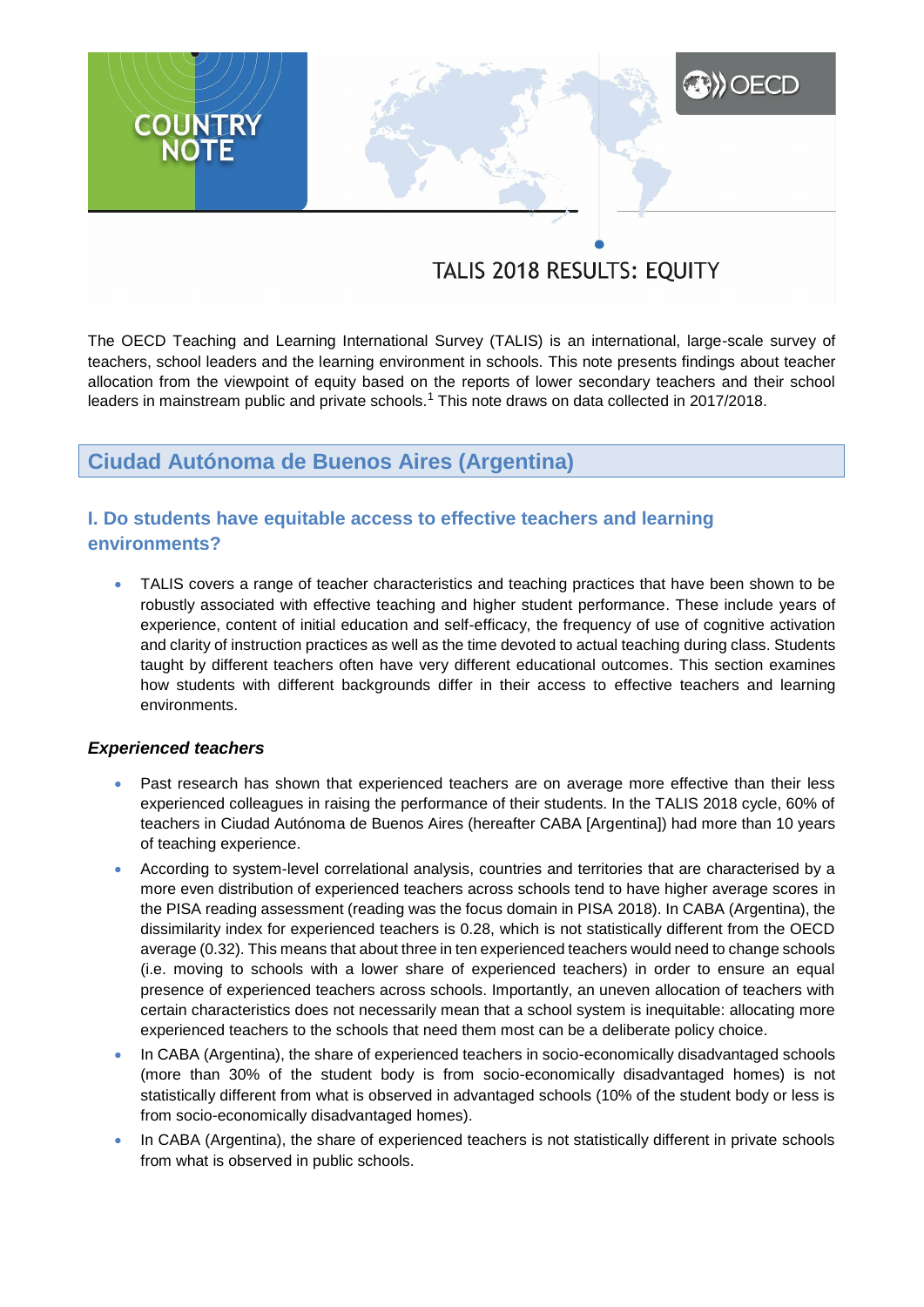#### **Figure 1. Allocation of experienced teachers**



Results based on responses of lower secondary teachers and principals

Notes: Only countries and territories with available data are shown. The dissimilarity index measures if the allocation of teachers with a given characteristic in a country's schools resembles the overall teacher population of the country and it ranges from 0 (i.e. the allocation of teachers in schools resembles perfectly the teacher population of the country) to 1 (i.e. teachers with a certain characteristic are concentrated in a single school). Differences across school types that are not statistically significant are highlighted with lighter colours. Source: OECD, TALIS 2018 Database, Table 2.3.

#### *Teachers with comprehensive formal education*

- TALIS asks teachers about the content of their initial education and training. In the TALIS 2018 cycle, 41% of teachers in CABA (Argentina) reported to have received a comprehensive initial education, which includes subject content, pedagogy, classroom practices, cross-curricular skills, teaching in a mixed-ability setting and classroom management: this is not statistically different from the OECD average (39%). On average across OECD countries/territories, initial training in cross-curricular skills, teaching in a mixed-ability setting and classroom management tend to be less prevalent than the other types of training.
- As shown by system-level correlational analysis, across countries and territories, the more even the distribution of teachers with comprehensive initial training across schools, the higher students' mean reading score in PISA. In CABA (Argentina), the dissimilarity index for comprehensively trained teachers is 0.26, which is the same as the OECD average (0.26).
- In CABA (Argentina), there is a statistically significant difference in the share of teachers with comprehensive formal education between disadvantaged and advantaged schools, and private and public schools: the share of these teachers is 17 percentage points higher in disadvantaged schools than in advantaged schools and eight percentage points lower in private schools than in public schools.

#### *Teachers with higher self-efficacy*

 Research highlights how self-efficacy is positively related to performance in a wide range of settings. Teachers and students are no exception. TALIS elicits teachers' self-efficacy beliefs by asking them to assess their ability to perform well in a range of tasks related to classroom management, instruction, and students' engagement. In CABA (Argentina), the dissimilarity index for teachers with higher self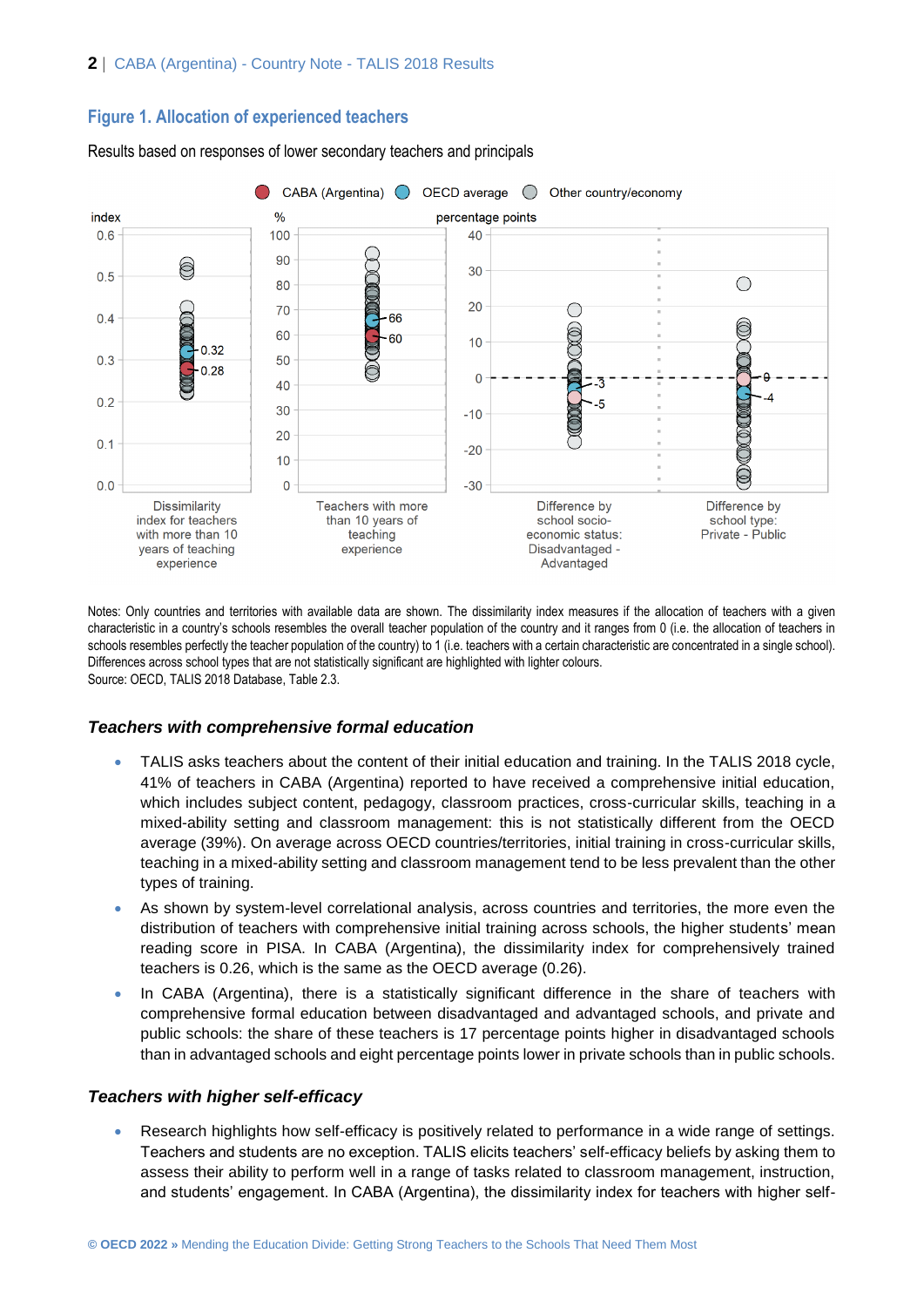efficacy (defined as those in the top quarter of the national distribution of the self-efficacy scale) is 0.32, which is not statistically different from the OECD average (0.29).

 In CABA (Argentina), there is a statistically significant difference in the share of teachers at the top of the national distribution of the self-efficacy scale between private and public schools: the share of these teachers is 13 percentage points lower in private schools than in public schools. The difference between disadvantaged and advantaged schools is not statistically significant.

#### *Teachers who allocate a larger share of class time to actual teaching*

#### **Figure 2. Allocation of teachers who spend a larger share of class time on actual teaching**



Results based on responses of lower secondary teachers and principals

Notes: Only countries and territories with available data are shown. The dissimilarity index measures if the allocation of teachers with a given characteristic in a country's schools resembles the overall teacher population of the country and it ranges from 0 (i.e. the allocation of teachers in schools resembles perfectly the teacher population of the country) to 1 (i.e. teachers with a certain characteristic are concentrated in a single school). Differences across school types that are not statistically significant are highlighted with lighter colours. Source: OECD, TALIS 2018 Database, Table 2.12.

- Past research has highlighted a positive association between the share of class time teachers devote to teaching and student achievement. The ability of teachers to maximise instruction time is closely related to their ability to maintain order in the classroom. But of course students' attitudes and behaviour also matter as a factor influencing the proportion of time spent on teaching and learning, and are partly outside of teachers' control. TALIS measures the instruction time to which students are exposed by asking teachers how their working time is allocated between different tasks such as administrative tasks, keeping order and actual teaching in a regular weekly class.
- According to system-level correlational analysis, students' average performance in reading is lower in education systems where teachers who spend a larger share of class time on actual teaching are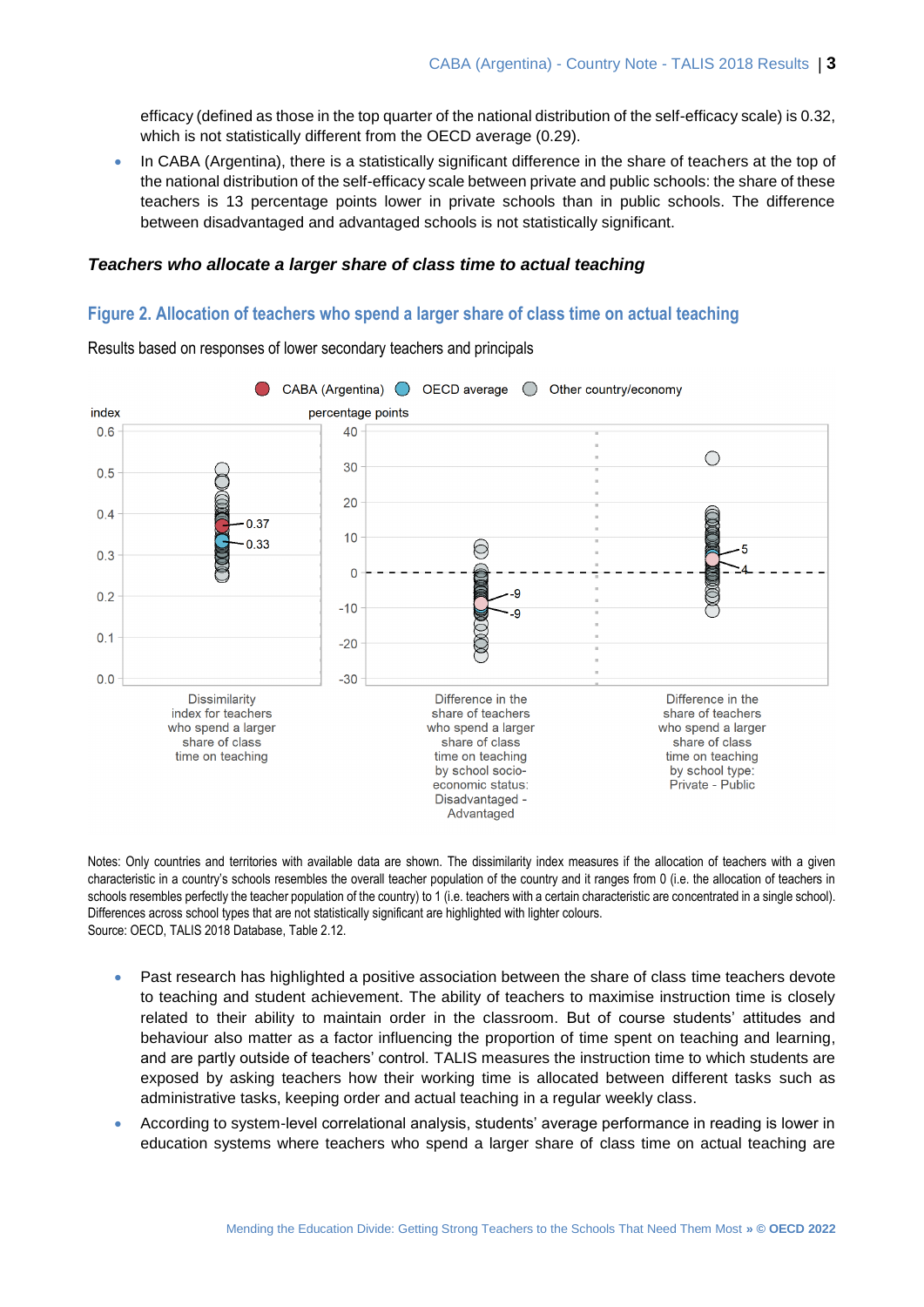unevenly distributed across schools. In CABA (Argentina), the dissimilarity index for teachers who spend a larger share of class time on actual teaching (defined as those in the top quarter of the national distribution of the share of class time allocated to actual teaching) is 0.37, which is not statistically different from the OECD average (0.33).

- Across TALIS participants, teachers who maximise their students' learning opportunities by spending more time on actual teaching in the classroom tend to be over-represented in socio-economically advantaged schools and private schools. This indirectly confirms that teachers' ability to maximise the time spent on actual teaching and to manage the classroom is likely to be related to the classroom environment, which can be more challenging in certain schools than in others. In CABA (Argentina), the share of teachers who spend a larger share of class time on actual teaching in disadvantaged schools is not statistically different from what is observed in advantaged schools.
- In CABA (Argentina), the share of teachers who spend a larger share of class time on actual teaching is not statistically different in private schools from what is observed in public schools.

#### *Teachers who use cognitive activation practices on a more regular basis*

- Cognitive activation consists of instructional activities that require students to evaluate, integrate and apply knowledge within the context of problem solving (e.g. presenting tasks for which there is no obvious solution or which require students to think critically, and asking students to decide on their own procedures for solving complex tasks). Past research has shown that the use of cognitive activation is associated with higher student achievement. In CABA (Argentina), the dissimilarity index for teachers who rely on cognitive activation practices most often (defined as those who are in the top quarter of the national distribution in terms of the frequency of use of cognitive activation practices) is 0.3, which is the same as the OECD average (0.3).
- As in most countries and territories participating in TALIS, in CABA (Argentina) there is no statistically significant difference in the share of teachers who rely on cognitive activation practices on a more regular basis between disadvantaged and advantaged schools, and private and public schools.

#### *Teachers who use clarity of instruction practices on a more regular basis*

- Clarity of instruction is conceptualised in TALIS as the ability to set clear and comprehensive instruction and learning goals, to connect new and old topics, and to provide students with a summary at the end of the lesson. Past studies have shown how this practice is related to positive student outcomes, including learning motivation, achievement and satisfaction. In CABA (Argentina), the dissimilarity index for teachers who most often adopt clarity of instruction techniques (defined as those who are in the top quarter of the national distribution in terms of the frequency of use of clarity of instruction practices) is 0.3, which is the same as the OECD average (0.3).
- In CABA (Argentina), the share of teachers who more regularly adopt clarity of instruction practices in private schools is different from what is observed in public schools. The share of these teachers is nine percentage points lower in private schools than in public schools. The difference between disadvantaged and advantaged schools is not statistically significant.

#### **II. Do students have equitable access to digital learning in school?**

 The use of digital technology for teaching and learning can help students acquire digital skills, socialemotional skills and more standard cognitive skills such as numeracy and literacy. While teachers' reliance on ICT has increased considerably in the wake of the COVID-19 pandemic, school closures have also highlighted the continued presence of digital divides. Available evidence shows that learning losses have been the most severe among marginalised students, who tend to have more limited access to digital learning resources. It is important to note, however, that the data presented in this note were collected in 2017/2018; that is before the outbreak of the COVID-19 pandemic.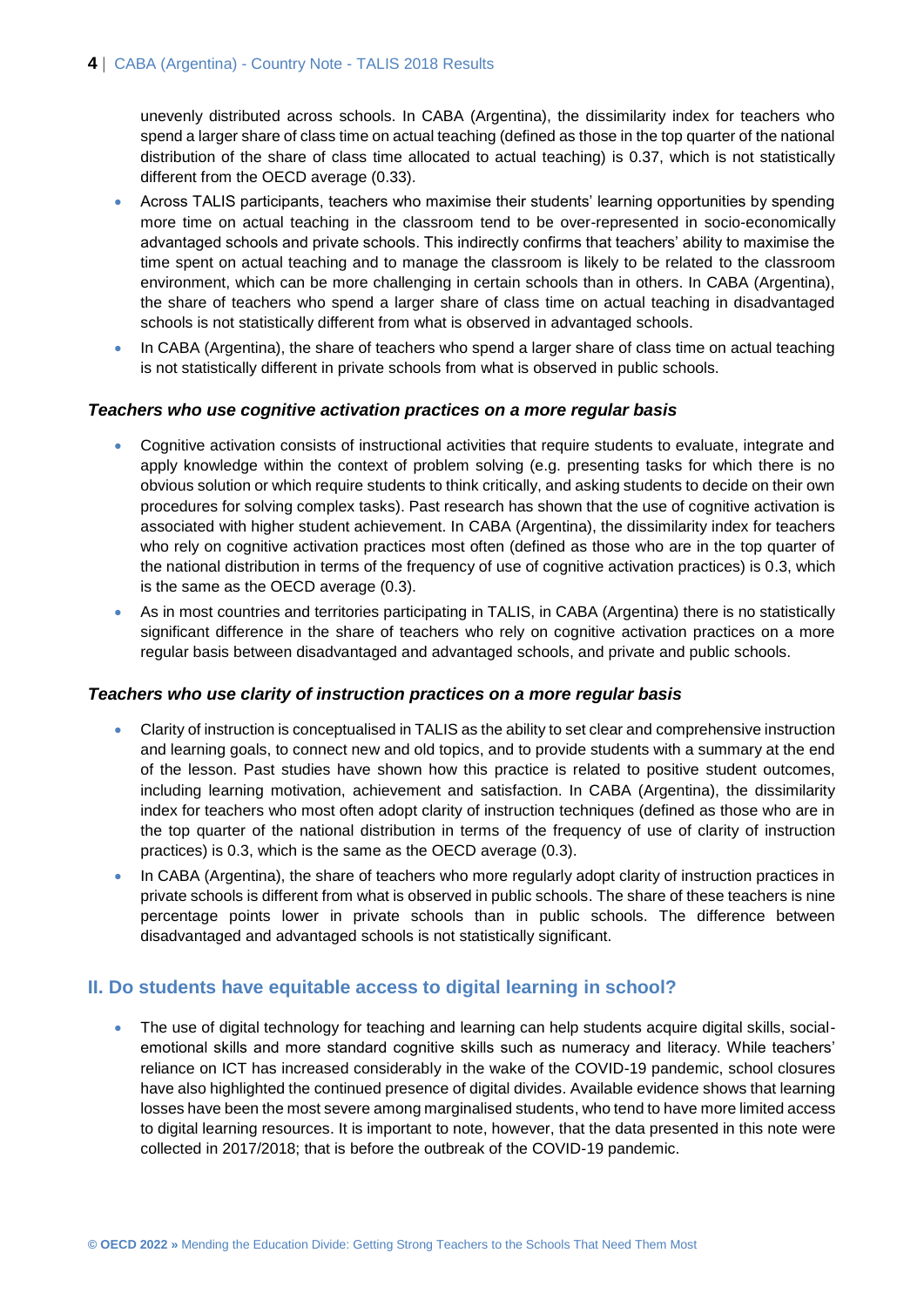#### *ICT equipment in school*

- Having adequate ICT equipment at school, such as software, computers, laptops and smart boards, is essential to effective digital learning. In the TALIS 2018 cycle, 39% of principals in CABA (Argentina) reported that the school's capacity to provide quality instruction was hindered "quite a bit" or "a lot" by a shortage or inadequacy of digital technology for instruction. This is higher than the OECD average (25%).
- On average across OECD countries/territories, the share of principals who reported that the school's capacity to provide quality instruction was hindered by a shortage or inadequacy of digital technology for instruction is higher in socio-economically disadvantaged schools than in advantaged schools (by nine percentage points). In CABA (Argentina), the share of these principals is 69 percentage points higher in disadvantaged schools (94%) than in advantaged schools (25%).
- The share of principals who reported that the school's capacity to provide quality instruction was hindered by a shortage or inadequacy of digital technology for instruction is 12 percentage points higher in public schools than in private schools on average across OECD countries/territories. In CABA (Argentina), the share of these principals is 59 percentage points lower in private schools (21%) than in public schools (80%).

#### *Teachers with high self-efficacy in ICT use*

- Having access to technology does not improve student learning in itself. Effective integration of technology into teaching and learning requires teachers who are well trained and able to use digital tools for instruction. In the TALIS 2018 cycle, 64% of teachers in CABA (Argentina) reported that they could support student learning through the use of digital technology "quite a bit" or "a lot", which is not statistically different from the OECD average (67%).
- The dissimilarity index for these teachers is 0.28, which is not statistically different from the OECD average (0.31). This means that about three in ten teachers with high self-efficacy in ICT use would need to change schools (i.e. moving to schools with a lower share of teachers with high self-efficacy in ICT) in order to ensure an equal presence of these teachers across schools. It is important to note, however, that self-efficacy is context-specific. Therefore, the same teacher may report a different level of self-efficacy in a different school environment.
- According to system-level correlational analysis, disadvantaged students tend to have just as much or more opportunity to learn digital literacy skills (such as detecting if the information read is subjective or biased) in education systems where teachers with high self-efficacy in ICT and teachers who regularly teach using ICT are more evenly distributed across schools.
- In CABA (Argentina), the share of teachers who feel they can support student learning through the use of digital technology "quite a bit" or "a lot" is eight percentage points lower in socio-economically disadvantaged schools (59%) than in advantaged schools (67%).
- The share of teachers with high self-efficacy in the use of digital technology for instruction tends to be higher in private schools than in public schools in almost a quarter of the countries and territories participating in TALIS. In CABA (Argentina), the share of these teachers is not statistically different in private schools from what is observed in public schools.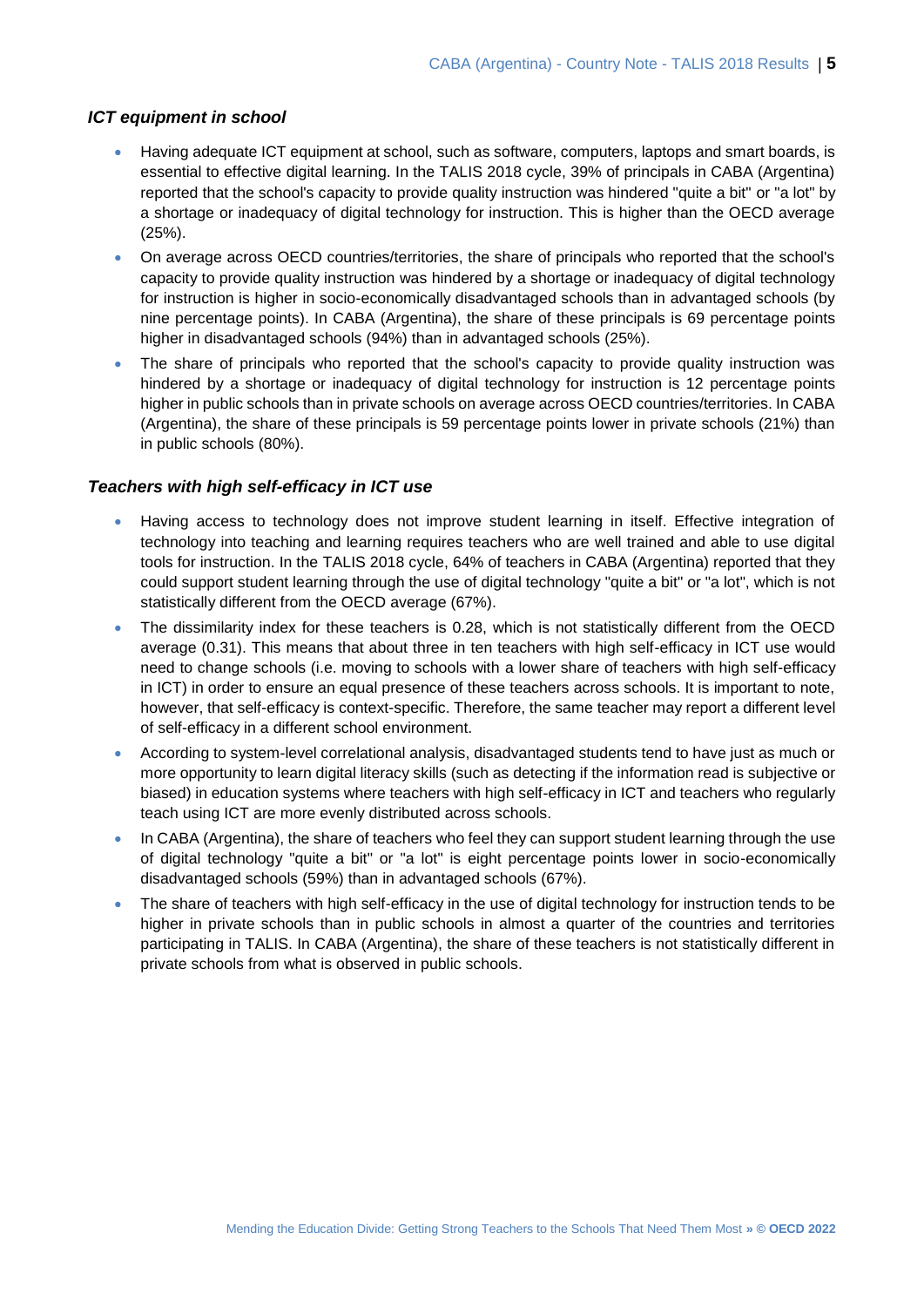

#### **Figure 3. Allocation of teachers with high self-efficacy in ICT use**

Results based on responses of lower secondary teachers and principals

Notes: Only countries and territories with available data are shown. The dissimilarity index measures if the allocation of teachers with a given characteristic in a country's schools resembles the overall teacher population of the country and it ranges from 0 (i.e. the allocation of teachers in schools resembles perfectly the teacher population of the country) to 1 (i.e. teachers with a certain characteristic are concentrated in a single school). Differences across school types that are not statistically significant are highlighted with lighter colours. Source: OECD, TALIS 2018 Database, Table 3.12.

#### *Teachers who use ICT for teaching on a regular basis*

- Past research has highlighted a positive relationship between teachers' perceived self-efficacy in ICT and their use of digital technology in the classroom. Although the literature also shows that ICT use at school does not automatically lead to better student outcomes – both too limited and overly excessive use of ICT can be associated with lower student achievement – teachers' and students' ability to make the most of ICT is reinforced by regular and judicious use of digital technology in the classroom. In the TALIS 2018 cycle, 64% of teachers in CABA (Argentina) reported "frequently" or "always" letting students use ICT for projects or class work, which is higher than the OECD average (53%). The dissimilarity index for these teachers is 0.27, which is lower than the OECD average (0.32).
- As with most TALIS participants, in CABA (Argentina) the share of teachers who regularly use ICT in class is not statistically different between socio-economically disadvantaged and advantaged schools.
- In almost a quarter of the education systems participating in TALIS, the share of teachers who "frequently" or "always" let students use ICT for projects or class work tends to be higher in private schools than in public schools. Yet, in CABA (Argentina) there is no statistically significant difference in the share of teachers who regularly use ICT in class between private and public schools.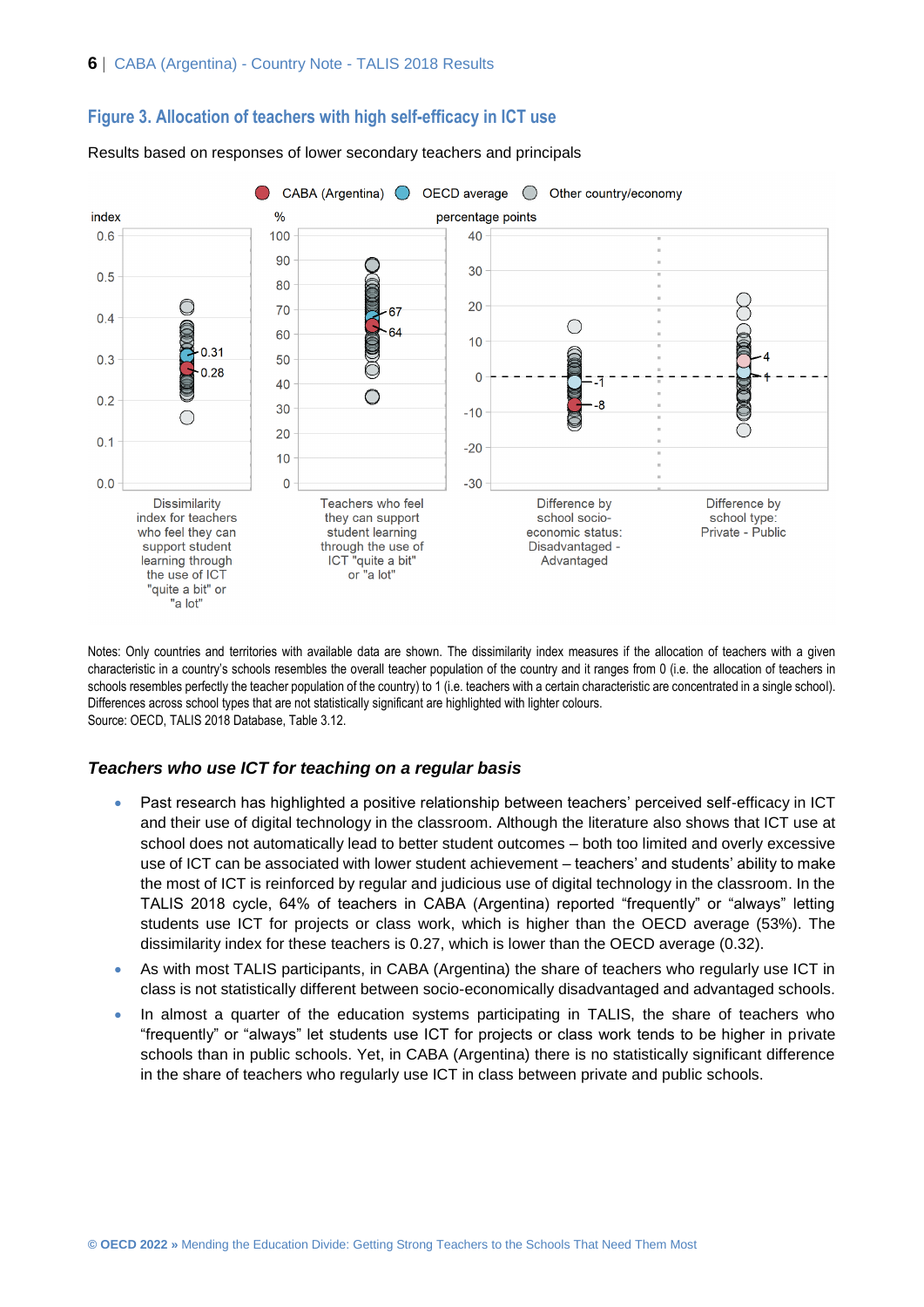

#### **Figure 4. Allocation of teachers who regularly use ICT for teaching**

Results based on responses of lower secondary teachers and principals

Notes: Only countries and territories with available data are shown. The dissimilarity index measures if the allocation of teachers with a given characteristic in a country's schools resembles the overall teacher population of the country and it ranges from 0 (i.e. the allocation of teachers in schools resembles perfectly the teacher population of the country) to 1 (i.e. teachers with a certain characteristic are concentrated in a single school). Differences across school types that are not statistically significant are highlighted with lighter colours. Source: OECD, TALIS 2018 Database, Table 3.15.

### **Key features of TALIS 2018**

TALIS uses questionnaires administered to teachers and their school principals to gather data. Its main goal is to generate internationally comparable information relevant to developing and implementing policies focused on school leaders, teachers and teaching, with an emphasis on those aspects that affect student learning. It gives a voice to teachers and school leaders, allowing them to provide input into educational policy analysis and development in key areas.

- The international target population for TALIS is composed of lower secondary teachers and their school leaders in mainstream public and private schools. TALIS 2018 offered three additional options: 15 countries and territories, including CABA (Argentina), also surveyed teachers and school leaders in their primary schools (ISCED level 1), 11 countries and territories did so in their upper secondary schools (ISCED level 3) and 9 countries and territories, including CABA (Argentina), conducted the survey in schools that participated in the 2018 OECD Programme for International Student Assessment (PISA).
- Building on literature identifying the characteristics and practices of teaching that boost student achievement, the report *Mending the Education Divide: Getting Strong Teachers to the Schools That Need Them Most*, published on 14 March 2022, shows how teachers with different characteristics and practices tend to concentrate in different schools, and how much access students with different socioeconomic backgrounds have to strong teachers. It points out the aspects of different educational